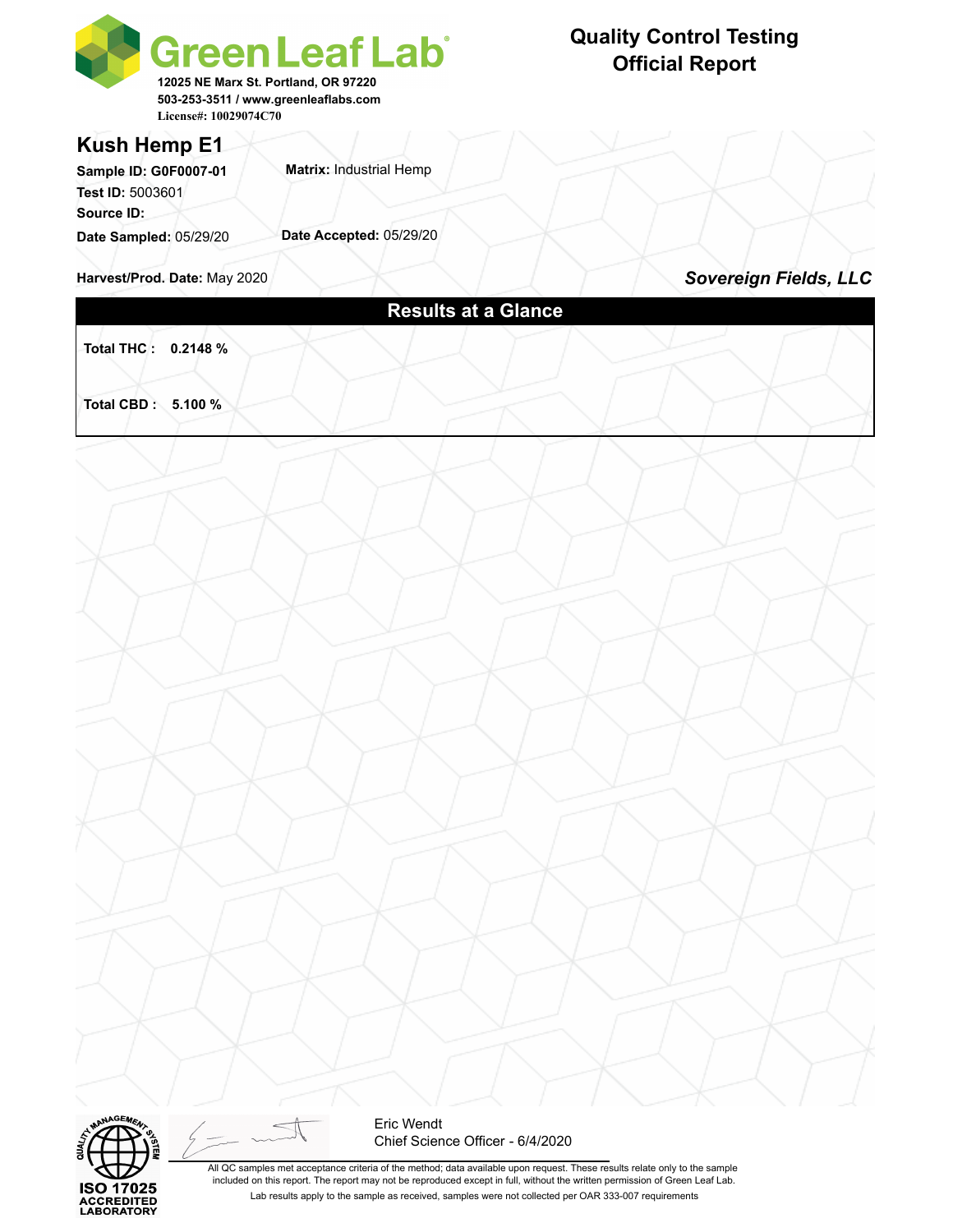

### **SF-F-12 Kush Hemp**

Sample ID: G0F0007-01 **Matrix:** Industrial Hemp **Test ID:** 5003601 **Source ID: Date Sampled:** 05/29/20 **Date Accepted:** 05/29/20

**Harvest/Prod. Date:** May 2020

# **Quality Control Testing Official Report**

*Sovereign Fields, LLC*

| <b>Date/Time Extracted:</b> |          | 06/03/20 09:28 |         | Analysis Method/SOP: 215 | Batch Identification: 2023024 |
|-----------------------------|----------|----------------|---------|--------------------------|-------------------------------|
| Cannabinoids                | LOQ (%)  | % by Wt.       | mg/g    |                          | <b>Cannabinoids Profile</b>   |
| <b>Total THC</b>            | 0.009080 | 0.2148         | 2.148   |                          |                               |
| Total CBD                   | 0.002075 | 5.100          | 51      |                          |                               |
| <b>THCA</b>                 | 0.002920 | 0.2449         | 2.449   |                          | 0.1<br>0.2                    |
| delta 9-THC                 | 0.009080 | $<$ LOQ        | $<$ LOQ |                          |                               |
| <b>THCV</b>                 | 0.005055 | $<$ LOQ        | $<$ LOQ |                          |                               |
| <b>THCVA</b>                | 0.001885 | $<$ LOQ        | $<$ LOQ |                          |                               |
| <b>CBD</b>                  | 0.001555 | 0.1246         | 1.246   |                          |                               |
| <b>CBDA</b>                 | 0.002075 | 5.673          | 56.73   |                          |                               |
| <b>CBDV</b>                 | 0.005000 | $<$ LOQ        | $<$ LOQ |                          |                               |
| <b>CBDVA</b>                | 0.001640 | $<$ LOQ        | $<$ LOQ |                          | <b>THCA</b><br>0.2            |
| <b>CBN</b>                  | 0.002990 | $<$ LOQ        | $<$ LOQ |                          | CBDA 5.7<br>CBD<br>0.1        |
| <b>CBG</b>                  | 7.900E-4 | $<$ LOQ        | $<$ LOQ |                          | Total:<br>6.0                 |
| <b>CBGA</b>                 | 7.900E-4 | $<$ LOQ        | $<$ LOQ |                          |                               |
| <b>CBC</b>                  | 0.008965 | $<$ LOQ        | $<$ LOQ | $5.7 -$                  |                               |

Total THC = delta  $9$ -THC + (THCA  $*$  0.877) Total CBD =  $CBD + (CBDA * 0.877)$ LOQ=Limit of Quantification, the lowest measurable concentration of an analyte.



Eric Wendt Chief Science Officer - 6/4/2020

All QC samples met acceptance criteria of the method; data available upon request. These results relate only to the sample included on this report. The report may not be reproduced except in full, without the written permission of Green Leaf Lab. Lab results apply to the sample as received, samples were not collected per OAR 333-007 requirements